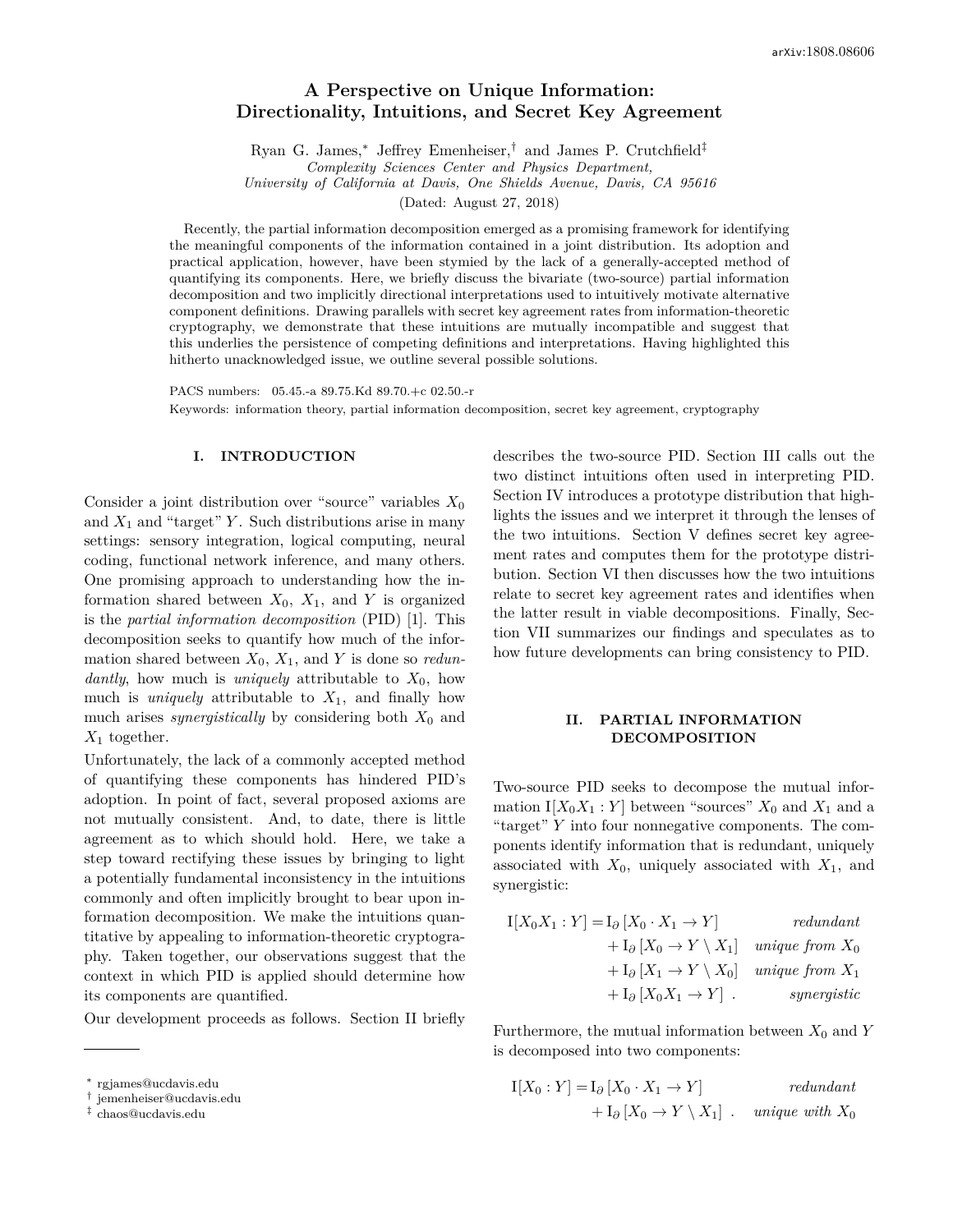And, similarly:

I[*X*<sup>1</sup> : *Y* ] = I*<sup>∂</sup>* [*X*<sup>0</sup> · *X*<sup>1</sup> → *Y* ] *redundant* + I*<sup>∂</sup>* [*X*<sup>1</sup> → *Y* \ *X*0] *. unique with X*<sup>1</sup>

In this way, PID relates the four component informations. However, it does not uniquely determine how to quantify them. To do this, a definition must be supplied for one of them and then the others follow.

This allows for a range of choices. In the case that one wishes to directly quantify the unique informations  $I_{\partial}$  [*X*<sub>0</sub> → *Y* \ *X*<sub>1</sub>] and  $I_{\partial}$  [*X*<sub>1</sub> → *Y* \ *X*<sub>0</sub>], a consistency relation must hold when they are computed independently:

$$
I_{\partial} [X_0 \to Y \setminus X_1] + I[X_1 : Y]
$$
  
= 
$$
I_{\partial} [X_1 \to Y \setminus X_0] + I[X_0 : Y] . (1)
$$

#### **III. THE CAMEL AND THE ELEPHANT**

There are two common ways of thinking about PID. These approaches differ only in the (implied) directionality of cause and effect—a property unspecified by PID.

In the first approach, one thinks of  $X_0$  and  $X_1$  as "inputs" that, when combined, produce *Y*, a "output". While seemingly helpful labels, their use already imports an unwarranted semantics to the relationship between the three random variables. In this, it inadvertently begs the main issue we wish to raise here, while at the same time illustrating the issue.

When taking this view of PID, one generally asks questions such as "How much information in  $X_0$  is uniquely conveyed to *Y* ?". From this vantage, considering the role of the individual channels  $X_0 \to Y$  and  $X_1 \to Y$  might or might not help develop intuition. Recalling the aphorism "a camel is a horse designed by committee", we call this the *camel intuition* as particular input events  $X_0$  and  $X_1$ come together to describe an output *Y* .

In the second approach, one considers  $X_0$  and  $X_1$  as "noisy observations" or "representations" of a single underlying object *Y*. When taking this view, one might ask a question such as "How much information in *Y* is uniquely captured by  $X_0$ ?". Under this, the individual channels  $Y \to X_0$  and  $Y \to X_1$  take on primary importance. After the parable of the blind men describing an elephant, we call this the *elephant intuition* since particular objects *Y* may be described by various, possibly partial, representations,  $X_0$  and  $X_1$ .

|   |                  | PNT. UNQ.       |  |
|---|------------------|-----------------|--|
|   | $X_0$ $X_1$ Y Pr |                 |  |
| 0 | 1                | $1 \frac{1}{4}$ |  |
| 1 | 0                | $1 \frac{1}{4}$ |  |
| 0 | 2                | $2 \frac{1}{4}$ |  |
| 2 | 0                | $2\frac{1}{4}$  |  |

TABLE I. The *pointwise unique* distribution.

## **IV. THE POINTWISE UNIQUE DISTRIBUTION**

The *pointwise unique* distribution [2] is given by the events and probabilities displayed in Table I: at any time exactly one of  $X_0$  or  $X_1$  is a '1' or '2' and matches  $Y$ , while the other is '0'. Let's now interpret this distribution by adopting the camel and elephant intuitions in turn. We will see that they provide contradictory interpretations of the relationships between the variables.

Adopting the camel intuition, we consider the ways in which  $X_0$  influences  $Y$ . It is easy to see that half of the time (Table I's 1<sup>st</sup> and 3<sup>rd</sup> rows)  $X_0$  is unable to say anything about the state of *Y* . The other half of the time (the 2<sup>nd</sup> and 4<sup>th</sup> rows)  $X_0$  and  $Y$  are perfectly correlated, while  $X_1$  is ignorant as to their state. Analogously, this is true when considering how  $X_1$  influences  $Y$ . In this way, we interpret the distribution's PID as consisting entirely of unique informations. The camel intuition is summarized in Table II.

When adopting the elephant intuition, however, a strikingly different picture emerges. Taking the viewpoint of *Y*, both single channel distributions  $p(X_0|Y)$  and  $p(X_1|Y)$  are identical. So, any information shared with one must be redundantly shared with the other. These channels do not allow one to determine the states of either  $X_0$  or  $X_1$ . What is learned, however, is that exactly one of them matches *Y* , while the other is '0'. Furthermore, removing the remaining uncertainty in the values of  $X_0$  and  $X_1$  requires observing one of them—a synergistic effect. The resulting elephant analysis is also summarized in Table II.

In short, the two directional PID interpretations lead to contradictory quantifications. From the viewpoint of camels, elephant approaches create redundancy where there is none. From the vantage of elephants, camels draw distinctions where none exist. This has been discussed by Ref. [3] regarding whether or not unique information should depend on  $I[X_0 : X_1]$ . From the camel's point of view, ignoring this as a constraint may "artificially correlate"  $X_0$  and  $X_1$  and thereby inflate redundancy. This viewpoint can be more directly illustrated by considering the intermediate distribution from which IBROJA [4]—an elephant—computes unique information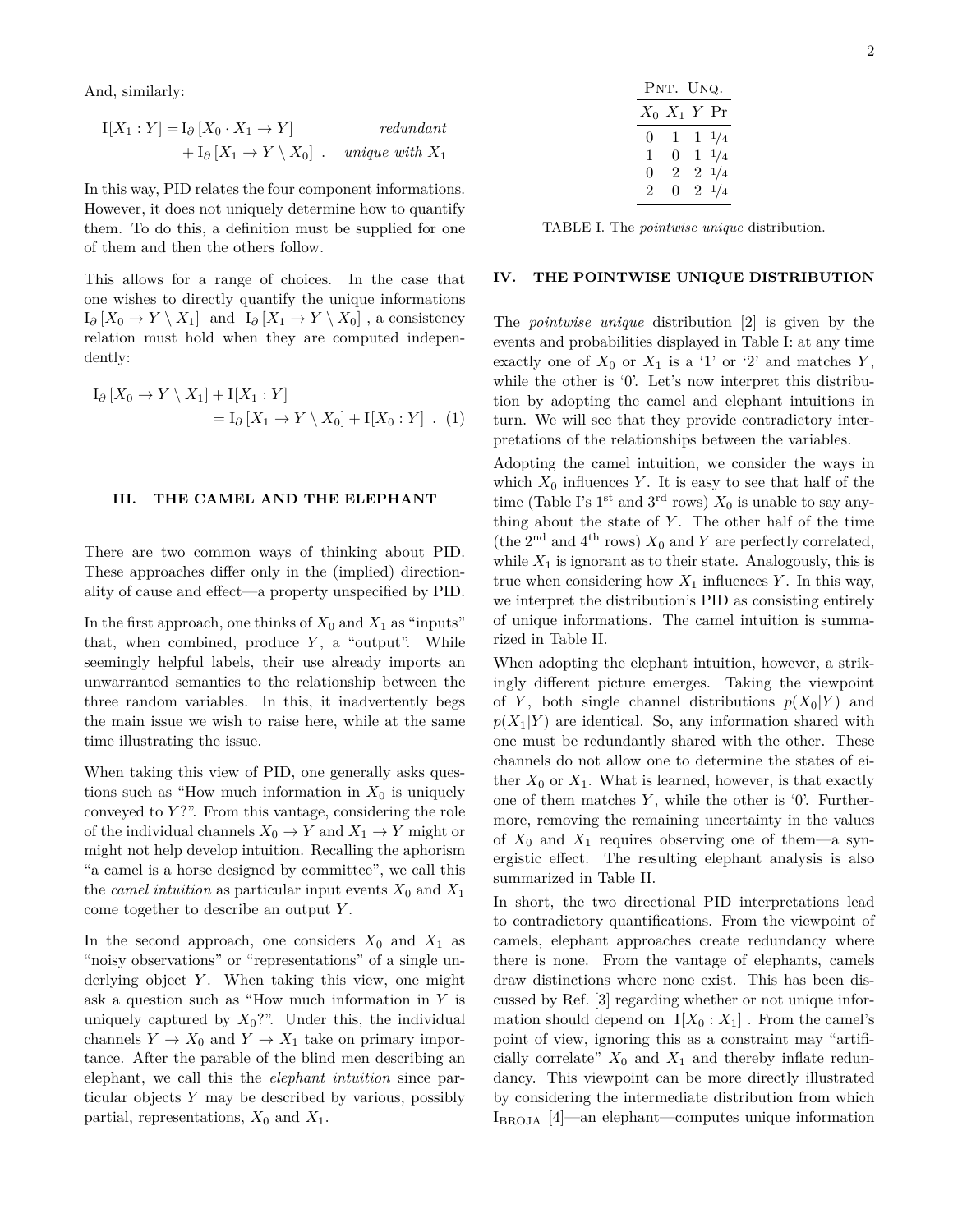| Decompositions by Intuition                    |                  |                  |  |  |
|------------------------------------------------|------------------|------------------|--|--|
|                                                |                  | camel elephant   |  |  |
| $I_{\partial}$ $[X_0 \cdot X_1 \rightarrow Y]$ | 0 <sub>bit</sub> | $1/2$ bit        |  |  |
| $I_{\partial}$ $[X_0 \to Y \setminus X_1]$     | $1/2$ bit        | $0$ bit          |  |  |
| $I_{\partial}[X_1 \to Y \setminus X_0]$        | $1/2$ bit        | 0 <sub>bit</sub> |  |  |
| $I_{\partial}$ $[X_0 X_1 \rightarrow Y]$       | $0$ bit          | $1/2$ bit        |  |  |

TABLE II. Camel and elephant intuitions applied to Table I's pointwise unique distribution. The camel intuition takes the view that  $X_0$  and  $X_1$  supply  $Y$  with unique informations, though only one of them at a time. The elephant intuition takes the view that *Y* provides both  $X_0$  and  $X_1$  with the same information, but it gets erased on the way to exactly one of them.

for the pointwise unique distribution:

$$
\begin{array}{c|cccc}\nX_0 & X_1 & Y & \text{Pr} \\
\hline\n0 & 0 & 1 & \frac{1}{4} \\
0 & 0 & 2 & \frac{1}{4} \\
1 & 1 & 1 & \frac{1}{4} \\
2 & 2 & 2 & \frac{1}{4}\n\end{array}
$$

From the elephant's view,  $I[X_0 : X_1]$  is irrelevant.

## **V. SECRET KEY AGREEMENT**

*Secret key agreement* is a fundamental concept within information-theoretic cryptography [5]. The central idea is that if three parties, Alice, Bob, and Eve, observe some joint probability distribution *ABE* ∼ *p*(*a, b, e*) where Alice has access only to *a*, Bob *b*, and Eve *e*, is it possible for Alice and Bob to agree upon a secret key of which Eve has no knowledge. The degree to which they may generate such a secret key immediately depends upon the structure of the joint distribution *ABE*. It also depends upon whether Alice and Bob are allowed to publicly communicate.

Concretely, consider Alice, Bob, and Eve each receiving *n* independent, identically distributed samples from  $ABE$ —Alice receiving  $A^n$ , Bob  $B^n$ , and Eve  $E^n$ . A *secret key agreement scheme* consists of functions *f* and *g*, as well as a protocol for public communication (*h*) allowing either Alice, Bob, neither, or both to communicate. In the case of a single party being permitted to communicate—say, Alice—she constructs  $C = h(A^n)$ and then broadcasts it to all parties. In the case that both parties are permitted communication, they take turns constructing and broadcasting messages of the form  $C_i = h_i(A^n, C_{[0...i-1]})$  (Alice) and  $C_i = h_i(B^n, C_{[0...i-1]})$ (Bob) [6].

Formally, a secret key agreement scheme is considered

*R*-achievable if for all  $\epsilon > 0$ :

$$
K_A \stackrel{(1)}{=} f(A^n, C)
$$

$$
K_B \stackrel{(2)}{=} g(B^n, C)
$$

$$
p(K_A = K_B = K) \stackrel{(3)}{\geq} 1 - \epsilon
$$

$$
I[K : CE^n] \stackrel{(4)}{\leq} \epsilon
$$

$$
\frac{1}{n} H[K] \stackrel{(5)}{\geq} R - \epsilon
$$

where (1) and (2) denote the method by which Alice and Bob construct their keys  $K_A$  and  $K_B$ , respectively, (3) states that their keys must agree with arbitrarily high probability, (4) states that the information about the key which Eve—armed with both her private information *E<sup>n</sup>* as well as the public communication *C*—be arbitrarily small, and  $(5)$  states that the key consists of approximately *R* bits per sample.

The greatest rate *R* such that an achievable scheme exists is known as the *secret key agreement rate*. Notational variations indicate which parties are permitted to communicate. In the case that Alice and Bob are not allowed to communicate, their rate of secret key agreement is denoted  $S(A : B \parallel E)$ . When only Alice is allowed to communicate their secret key agreement rate is  $S(A \rightarrow B \parallel E)$ . And, similarly, if only Bob is permitted to communicate. When both Alice and Bob are allowed to communicate, their secret key agreement rate is denoted  $S(A \leftrightarrow B \parallel E)$ . In this, we modified the standard notation for secret key agreement rates to emphasize which party or parties communicate.

In the case of no communication,  $S(A : B \parallel E)$  is given by [7]:

$$
S(A:B \parallel E) = H[A \wedge B|E]
$$
 (2)

where  $X \wedge Y$  denotes the Gács-Körner common random variable [8]. It is worth noting that this quantity does not vary continuously with the distribution and generically vanishes.

In the case of one-way communication,  $S(A \rightarrow B \mid E)$  is given by [9]:

$$
S(A \to B \parallel E) = \max \{ I[B : K|C] - I[E : K|C] \} \quad (3)
$$

where the maximum is taken over all variables *C* and *K*, such that the following Markov condition holds: *C*−◦−*K*−◦−*A*−◦−*BE*. It suffices to consider *K* and *C* such that  $|K| \leq |A|$  and  $|C| \leq |A|^2$ .

There is no such solution for  $S(A \leftrightarrow B \parallel E)$ , however both upper- and lower-bounds are known [6].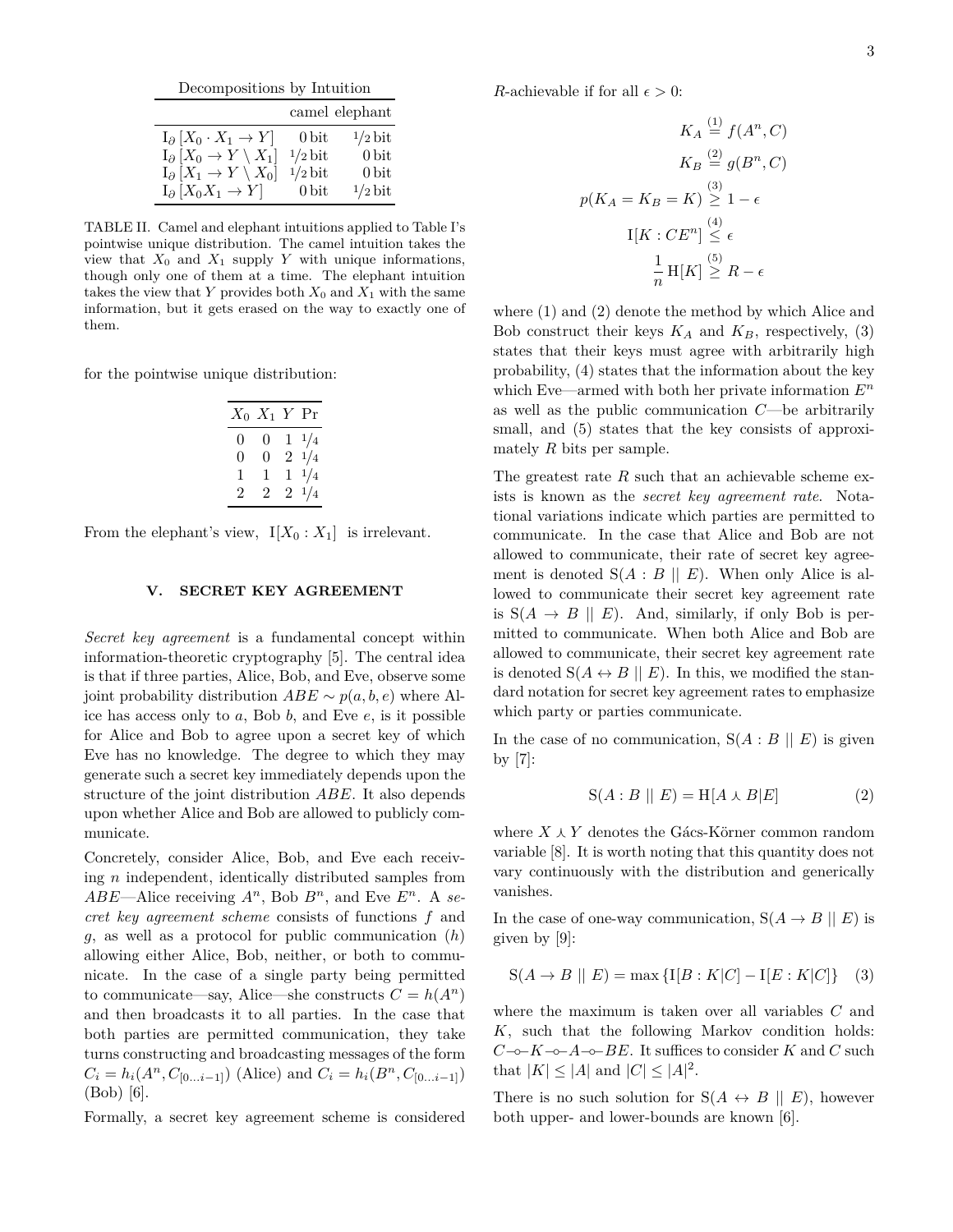| Secret Key Agreement Rates          |                   |
|-------------------------------------|-------------------|
| $S(X_0:Y \parallel X_1)$            | $0\,\mathrm{bit}$ |
| $S(X_1:Y \mid X_0)$                 | $0\,\mathrm{bit}$ |
| $S(Y \rightarrow X_0 \mid X_1)$     | $0\,\mathrm{bit}$ |
| $S(Y \rightarrow X_1 \mid X_0)$     | 0 <sub>bit</sub>  |
| $S(X_0 \to Y \mid X_1)$             | $1/2$ bit         |
| $S(X_1 \rightarrow Y \mid X_0)$     | $1/2$ bit         |
| $S(X_0 \leftrightarrow Y \mid X_1)$ | $1/2$ bit         |
| $S(X_1 \leftrightarrow Y \mid X_0)$ | $1/2$ bit         |

TABLE III. The variety of secret sharing schemes and their rates for the pointwise unique distribution of Table I.

Let us now consider the pointwise unique distribution of Table I and the ability of  $X_0$  and  $Y$  to agree upon a secret key while  $X_1$  eavesdrops.<sup>1</sup> This can be interpreted four different ways. First, neither  $X_0$  nor  $Y$  may be allowed to communicate. Second, only *Y* can communicate. Third, only  $X_0$  is permitted to communicate. Finally, both  $X_0$ and *Y* may be allowed to communicate. Note that the eavesdropper  $X_1$  is not allowed to communicate in any secret sharing schemes here. Looking at this distribution, a general strategy becomes clear: both  $X_0$  and  $Y$  need some scheme to determine when they agree (the  $2<sup>nd</sup>$  and  $4^{\text{th}}$  rows).

Broadly, the only way in which both *X*<sup>0</sup> and *Y* can come to understand if they match or not is if  $X_0$  is permitted to broadcast whether she observed a 0 or not. Therefore, in the instances where  $X_0$  is not communicating there is no ability to agree upon a key:  $S(X_0 :$ *Y*  $\parallel$  *X*<sub>1</sub> $)$  = *S(Y*  $\rightarrow$  *X*<sub>0</sub> $\parallel$  *X*<sub>1</sub> $)$  = 0 bit. However, when  $X_0$  is allowed communication a key can be agreed upon:  $S(X_0 \to Y \parallel X_1) = S(X_0 \leftrightarrow Y \parallel X_1) = \frac{1}{2} \text{bit.}^2$  These rates are summarized in Table III.

# **VI. DIRECTIONALITY, NATURALNESS, AND CONSISTENCY**

We are now in a position to integrate the two intuitions with the results of secret key agreement rates. The camel intuition, with the channels  $X_0 \rightarrow Y$  and  $X_1 \rightarrow Y$ taking center stage, most closely aligns with the oneway secret key agreement rates  $S(X_0 \rightarrow Y \parallel X_1)$  and  $S(X_1 \rightarrow Y \parallel X_0)$ . This also agrees with Section IV's quantification (compare Tables II and III):

$$
I_{\partial} [X_0 \to Y \setminus X_1] = S(X_0 \to Y \parallel X_1)
$$
 and  

$$
I_{\partial} [X_1 \to Y \setminus X_0] = S(X_1 \to Y \parallel X_0).
$$

The elephant intuition, with its focus on the channels  $Y \to X_0$  and  $Y \to X_1$  is more naturally aligned with the one-way secret key agreement rates  $S(Y \to X_0 \mid X_1)$  and  $S(Y \rightarrow X_0 \parallel X_1)$ . This again accords with Section IV's quantification:

$$
I_{\partial} [X_0 \to Y \setminus X_1] = S(Y \to X_0 || X_1)
$$
 and  

$$
I_{\partial} [X_1 \to Y \setminus X_0] = S(Y \to X_1 || X_0).
$$

There are, however, difficulties with these approaches.

The first difficulty concerns the camel intuition. If the one-way secret key agreement rates  $S(X_0 \rightarrow Y \parallel X_1)$ and  $S(X_1 \rightarrow Y \parallel X_0)$  are used to quantify the unique informations  $I_{\partial}$  [*X*<sub>0</sub> → *Y* \ *X*<sub>1</sub>] and  $I_{\partial}$  [*X*<sub>1</sub> → *Y* \ *X*<sub>0</sub>], respectively, the consistency relation given by Eq. (1) is not necessarily satisfied. Importantly, though, if  $S(Y \rightarrow$  $X_0 \parallel X_1$  and  $S(Y \rightarrow X_1 \parallel X_0)$  are used, the resulting PID is always consistent. One concludes that the elephant intuition is the more natural of the two when using one-way secret key agreement rates to quantify unique informations.

There is another difficulty. PID is defined to be agnostic to directionality. Furthermore, only one of the myriad proposed PID axioms is contingent on any inherent directionality—the Blackwell Property [13] and it is an elephant. In this sense, neither the camel nor the elephant intuitions are consistent with PID. Again relating to secret key agreement, this implies that unique informations should more closely align with either the pair  $S(X_0: Y \parallel X_1)$  and  $S(X_1: Y \parallel X_0)$  or with the pair  $S(X_0 \leftrightarrow Y \parallel X_1)$  and  $S(X_1 \leftrightarrow Y \parallel X_0)$ ; neither of which adopt any sort of directionality.

Both approaches bring their own further difficulties. On the one hand, the no-communication secret key agreement rate is not continuous in the space of distributions, whereas PID is generally considered to vary continuously. On the other hand, the two-way secret key agreement rate  $S(X_0 \leftrightarrow Y \parallel X_1)$  has no known closed-form solution, only upper and lower bounds, and so it cannot be practically computed. Furthermore and perhaps more fundamentally, whether or not the two-way secret key agreement rate results in a consistent decomposition is not known. That said, our extensive searches of examples for which the upper and lower bounds converge are encouraging—they have not resulted in any violations of Eq.  $(1)$ .

<sup>1</sup> Secret key agreement rates have been associated with unique informations before. An upper bound on  $S(A \leftrightarrow B \parallel E)$ —the intrinsic mutual information [10]—is known to not satisfy the consistency condition Eq. (1) [11]. More recently, the relationship between a particular method of quantifying unique information and one-way secret key agreement has been considered [12].

<sup>&</sup>lt;sup>2</sup> It is known that  $S(X_0 \leftrightarrow Y \parallel X_1) = 1/2$  bit due to the convergence of upper and lower bounds in this instance.